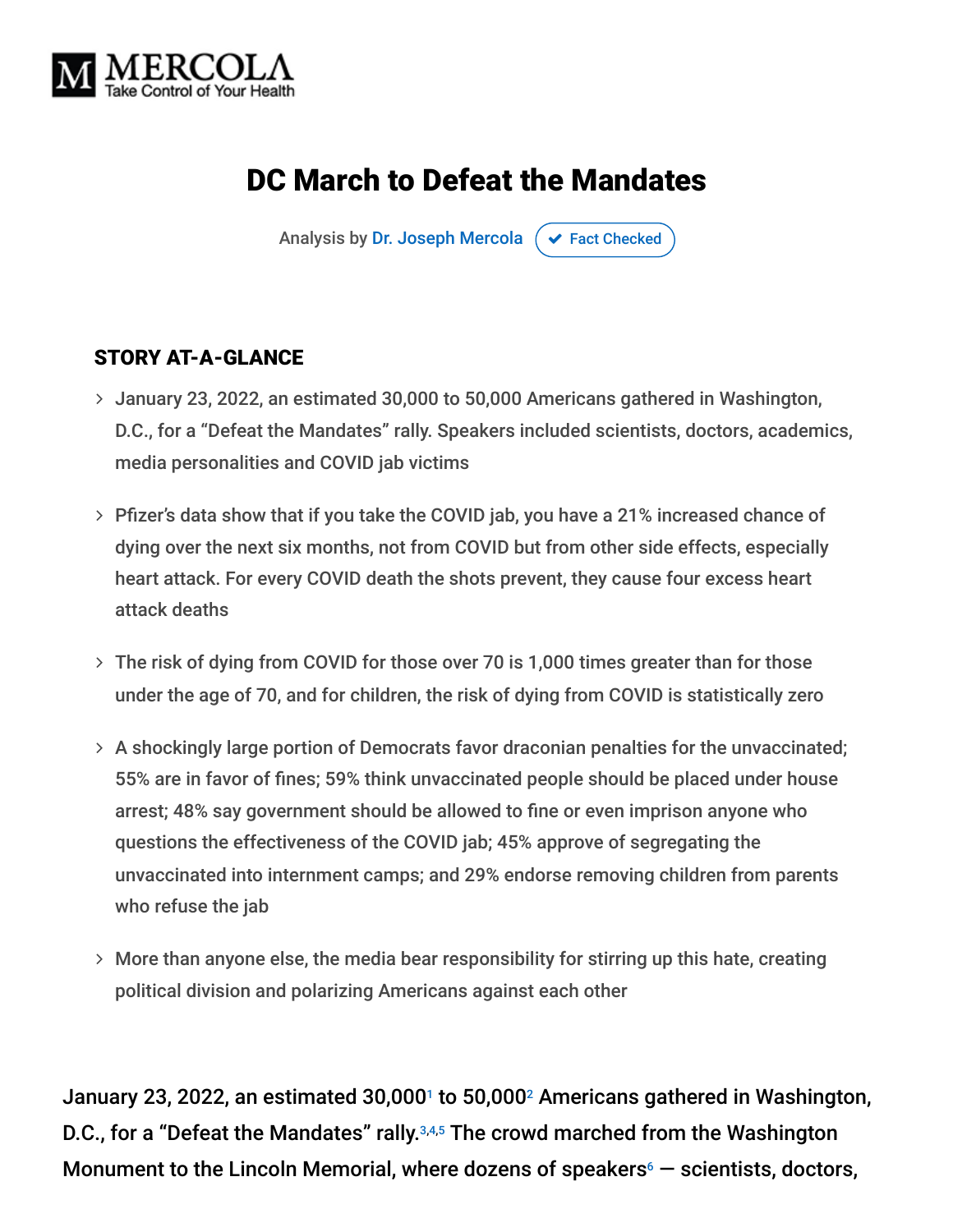academics, media personalities and COVID jab victims — gave a series of inspiring talks intermixed with musical performances. As reported by The Defender: 7

*"After two years of being told to do what 'Fauci says' and comply with coercive COVID mandates because it's 'the only way out' of an otherwise endless pandemic, Americans of every race, creed, sexual orientation, political affiliation and vaccination status joined forces Sunday to say, 'Enough!'*

*More than 30,000 people traveled from all over the country for the 'Defeat the Mandates' rally to defend our inalienable Constitutional rights and protest vaccine mandates, government overreach, censorship and more.*

*The COVID pandemic has revealed broken systems, including our healthcare system, media and government. With truth, justice and the American way in crisis, rally-goers called for a return to basic values."*

The video at the top of the article features the speech given by Robert F. Kennedy Jr. Below is Fox News' coverage of the event and an interview with one of the co-organizers of the event, Will Witt, a PragerU commentator. Other sponsors included the Front Line COVID-19 Critical Care Alliance, World Council for Health, the Vaccine Safety Research Foundation and Children's Health Defense. 8

Interspersed in the sections below, you'll also find the speeches by Dr. Robert Malone, Dr. Peter McCullough, Dr. Pierre Kory and Steve Kirsch, founder of the COVID-19 Early Treatment Fund.

### Kennedy's 'Defeat the Mandate' Speech

Kennedy began by applauding the courage of "doctors of conscience," who from the beginning of the pandemic have been attacked and harassed simply for speaking the truth and doing what their vocation demands. He also discussed the "information chaos" that has been a hallmark of the pandemic response: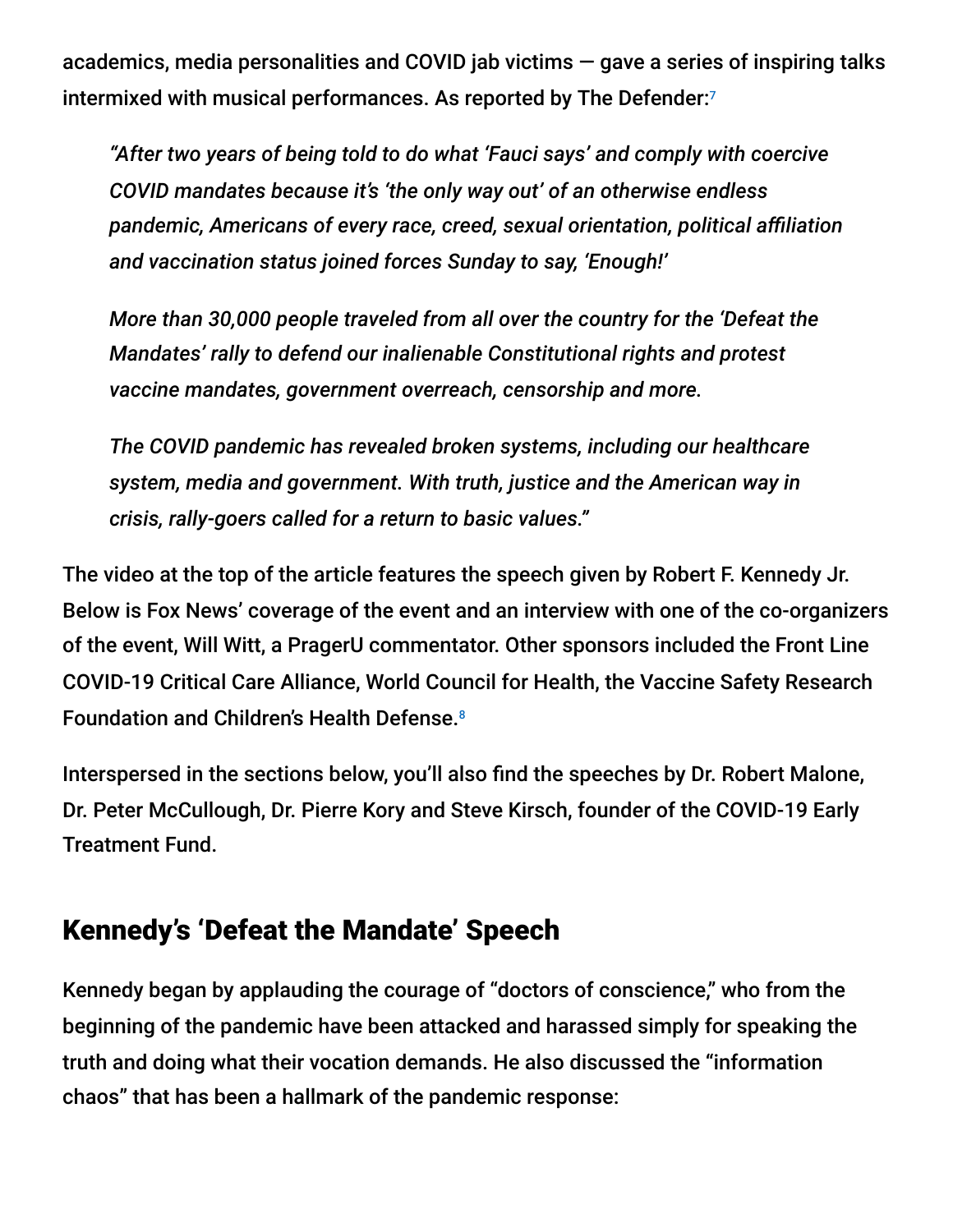*"The orchestrated confusion and fear by manipulating PCR tests, overamplifying them, by changing the metrics for how death certificates are calculated; the complete absence of any good information on case fatality rates or infection fatality rates.*

*These are all the things that our public health agencies ought to be telling us so we can ... evaluate the risk, the treatment and prophylactic protocols. We weren't given any of that information. The information we were given were badly, badly manipulated."*

For example, he says, we were not told about age-stratified risks. The risk of dying from COVID for those over 70 is 1,000 times greater than for those under the age of 70, and for children, the risk of dying from COVID is statistically no different than zero. These facts were suppressed and the media convinced us the risk was equally great for everyone, and this prevented us from having a rational conversation about pandemic responses.

## Pfizer's Trial Data Proves Its COVID Jab Isn't Safe

Kennedy then went on to review Pfizer's trial data, which the U.S. Food and Drug Administration, after vowing transparency, wanted 75 years to release. Data released so far show that six months into what should have been a five-year trial, they ended the trial by unblinding the placebo group and giving them the real COVID shot.

What this means is that we can never know the long-term impacts of this injection, as they got rid of the controls. Still, the data is revealing. In those six short months, 21 of the 22,000 volunteers in the vaccine group died, compared to 17 in the placebo group. Extrapolating from that data, we can conclude that if you take the jab, you have a 21% increased chance of dying over the next six months.

Now, how could Pfizer conclude that the shot was 100% effective? Because only one person died from COVID in the vaccine group, whereas two people in the placebo group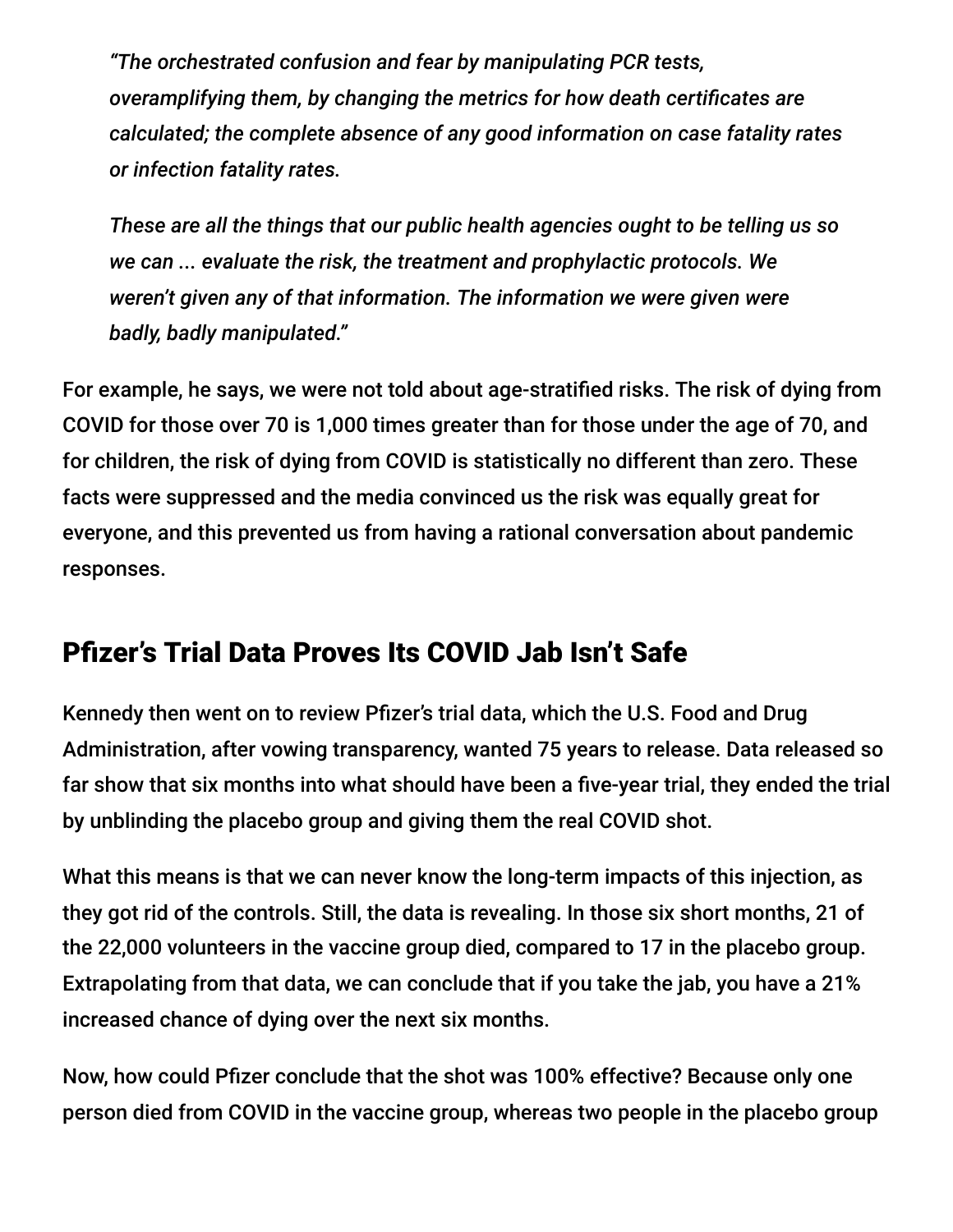died from COVID, and two is 100% greater than one. This is what's known as "relative risk."

*"It is a deceit!"* Kennedy said. *"The important thing for people to understand is 'absolute risk.' This is what absolute risk tells us: They have to give 22,000 people the vaccine to protect one person from death from COVID.*

*And if you have to give 22,000 people the vaccine to prevent one death, you better make sure the vaccine doesn't kill anybody. Because if it kills one person, you have canceled out all the benefits."*

Well, in this case, we saw that the vaccine group had four more deaths than the placebo group. So, the data tells us that the jab is killing more people than it can save. The most common cause of death in the vaccine group was heart attack.

A total of five people had a fatal heart attack in that group, compared to just one in the placebo group. So, in conclusion, for every COVID death they prevent, these shots are causing four excess heart attack deaths. And, indeed, heart attacks are among the top most-reported adverse events.

### The Seeding of Hatred Is Bearing Fruit

While some object to comparisons being made between our current situation and the Nazi regime, such comparisons are unmistakably spot-on. Those who object may be doing so because it hits too close to home.

Not only do media and our own government accuse people who stand up for the Constitutional right to bodily autonomy of being "domestic terrorists,"<sup>9,10</sup> a shockingly large portion of Democrats also favor draconian penalties for the unvaccinated including corralling them into internment camps.

A recent Rasmussen poll $^{11}$  show 77% of those who identify as Democrats support vaccine mandates, compared to just 22% of self-identifying Republicans.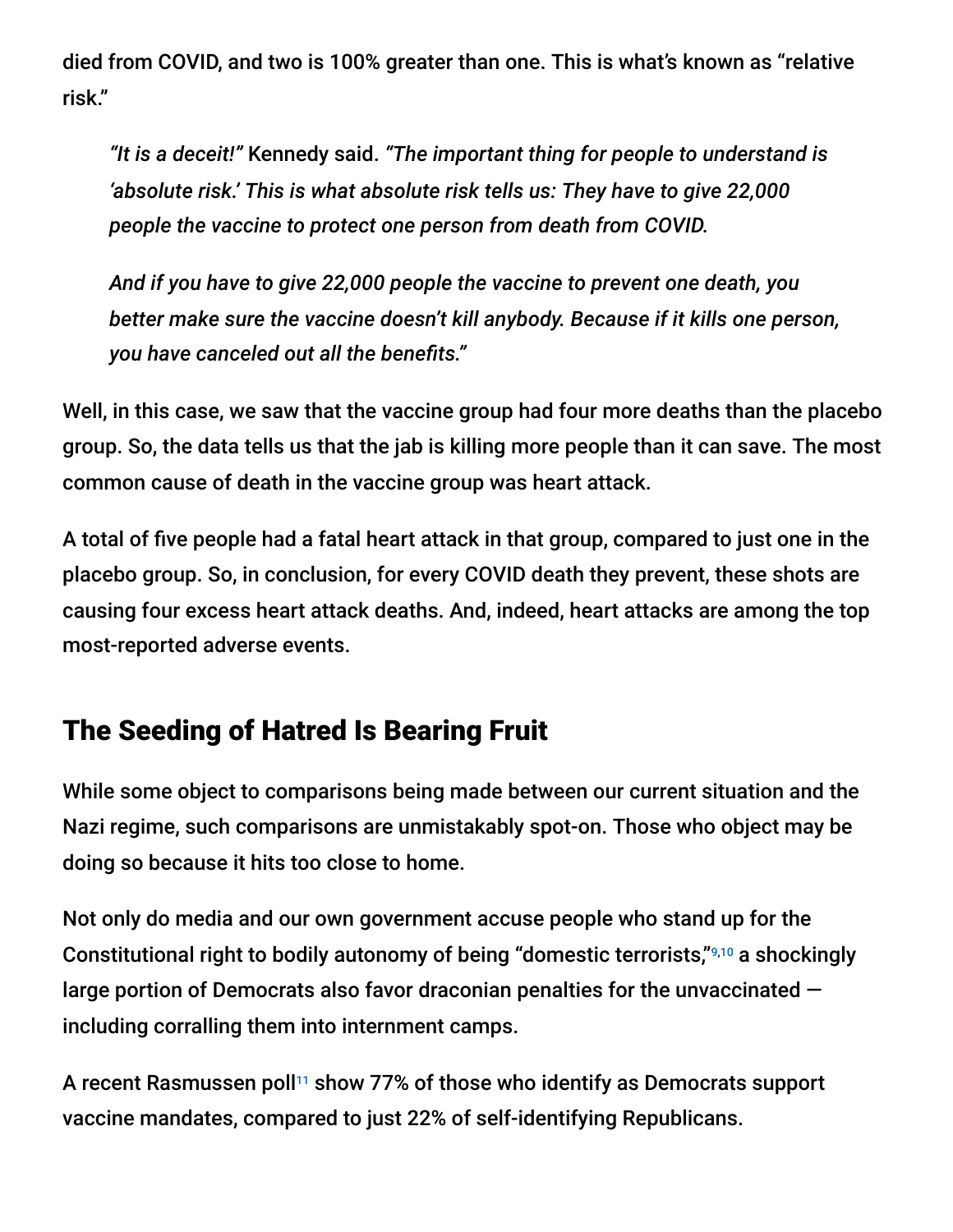Of Democrats, 55% also favor fines for the unvaccinated, 59% think unvaccinated people should be placed under house arrest, 48% say government should be allowed to fine or even imprison anyone who questions the effectiveness of the COVID jab, 45% approve of segregating the unvaccinated into some sort of internment camp, and 29% endorse removing children from parents who refuse the jab. As noted by comedian JP Sears, who emceed the rally:<sup>12</sup>

*"I don't know much, but one of the things I do know is mandates and freedom they don't mix. They're like oil and water. They can't occupy the same space at the same time."*

## Media and Celebrities Have Misused Their Influence

As it stands, it appears half of all so-called "Democrats" have been brainwashed into supporting nihilistic totalitarianism, the complete rejection of established laws, democracy and constitutional rights.

We shouldn't come down on them too hard, though, because the media have done such a fantastic job at brainwashing people with fear  $-$  fear of an invisible virus, fear of each other, fear of their own families. Everyone's an enemy. Even those who are the image of health itself are portrayed as potential death dealers.

More than anyone else, the media bear responsibility for stirring up this hate, creating political division and polarizing Americans against each other. And for what? So that the media's puppet masters can then pretend to "save" us from ourselves with their "Build Back Better" plan and Great Reset.

A number of celebrities have also misused their status to promote unwarranted hatred and segregation based on medical choices. Among them, Star Trek actor George Takei, who in mid-August 2021 took to Twitter to share his despise for the unvaccinated: 13

*"The willfully unvaccinated who wind up in hospitals from COVID should not receive priority medical care over other very sick or injured people who are as much in urgent need of medical care."*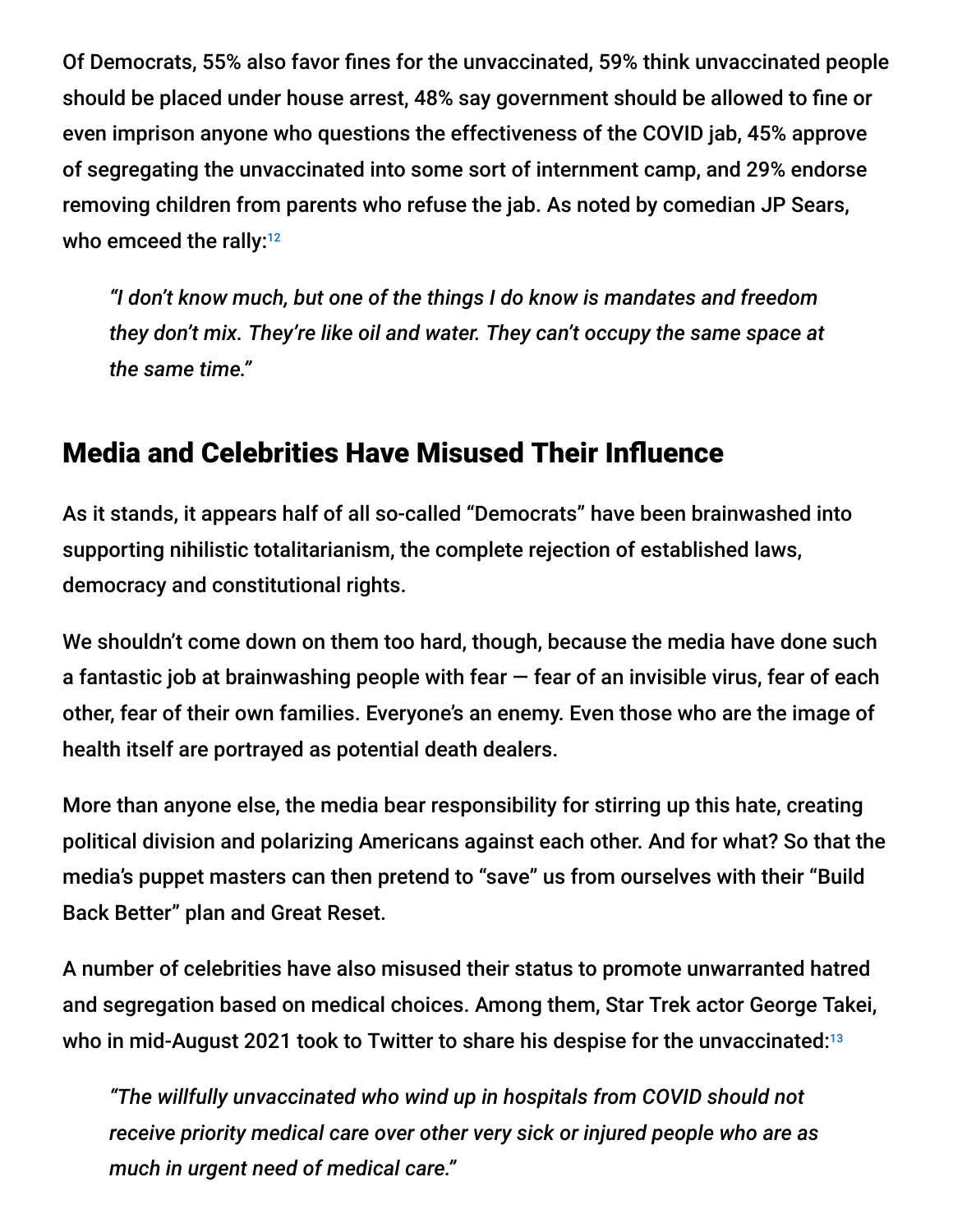#### Media Try to Foment Civil War to Protect Their Puppet Masters

The globalist puppet masters want a civil war, and they've used the media to program people for it. A quick online search for "civil war"<sup>14</sup> shows the media are busily pumping out articles "predicting" that civil war is imminent, this time between people in each individual state, rather than state against state. Don't fall for it.

The whole thing is a sham; it's sheer projection of what the "Build Back Better" authoritarians are doing against their own people. They want us at each other's throats so we won't be at theirs. It's obscene, really — truly Orwellian doublespeak.

The good news is that more and more people are waking up to the insanity, realizing where the problem actually lies. Our problem is not with each other, regardless of political affiliation or medical status. Our problem is with leadership that refuse to adhere to the U.S. Constitution, which spells out the rights of all Americans and upon which this nation was founded. As noted by Kennedy in his rally speech:

*"We have witnessed over the last 20 months a coup d'état against democracy, and the controlled demolition of the United States Constitution and the Bill of Rights starting with the censorship … If you give the government the license to silence its critics, you have given them the capacity to commit any atrocity they want and to obliterate all the amendments and rights of the Constitution."*

#### You're Being Starved of Crucial Information

The media have proven useless in this pandemic. Worse, they've proven to be an enemy of the people, withholding crucial, life-saving information while fomenting suspicion, fear, hatred and medical bigotry. As noted by Kory in his speech:

*"Every time I try to speak out or we try to publish a paper, the medical journals reject them, retract them. They won't review them. You are being starved of critical information. The media ignores us. They've captured the television*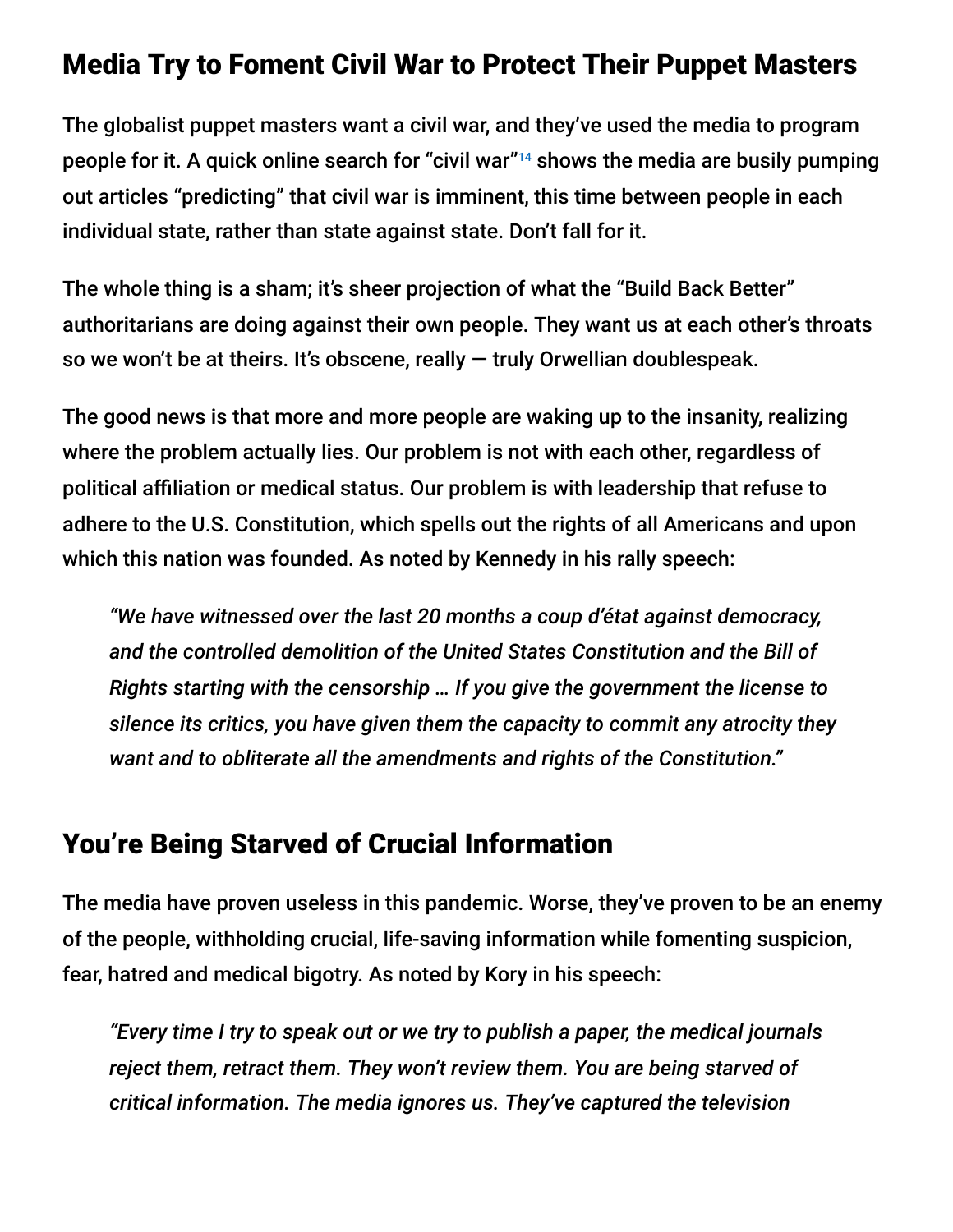*stations and newspapers. They will not allow any information about nonprofit, low-cost medication to reach the masses. And people are dying."*

The media have been known as "the Fourth Estate" for the reason that they have the power and capacity for advocacy and the framing of political issues. Whether intentionally or through ignorance, the media have misled the people, resulting in needless death and suffering.

Rather than investigating and shedding light on important issues and concerns, they've hidden and suppressed one side of the story and twisted the other side out of all proportion. I honestly don't know if they will ever recover. Of course, they have plenty of help from Big Tech, which suppresses and hides anything that contradicts the official narrative, making sure the "Mockingbird" press is all you see wherever you look.

# If You Want to Preserve Humanity, Do Not Comply

There are no easy answers to this. There are no solutions that will be pain-free. If you want to be free, and ensure freedom for your children and grandchildren, then you must be willing to be inconvenienced and uncomfortable in the short-term. You must continue to speak out, wherever you can, and peacefully refuse to comply with freedom-robbing unconstitutional edicts.

You need to realize that freedom is not free. It's not given willingly by those who want to lord over the many. Again and again, throughout history, people have had to fight in various ways to get it, and fight again to keep it when it was threatened. Our forefathers shed their blood and sacrificed all they had so that you could live in a free nation. Over time, that freedom was slowly eroded, piece by piece.

Now, the end result of giving in a little here and a little there is staring us in the face. We're now close to losing everything. We're close to losing ownership over our very own bodies, and when that goes, what do you have left, really?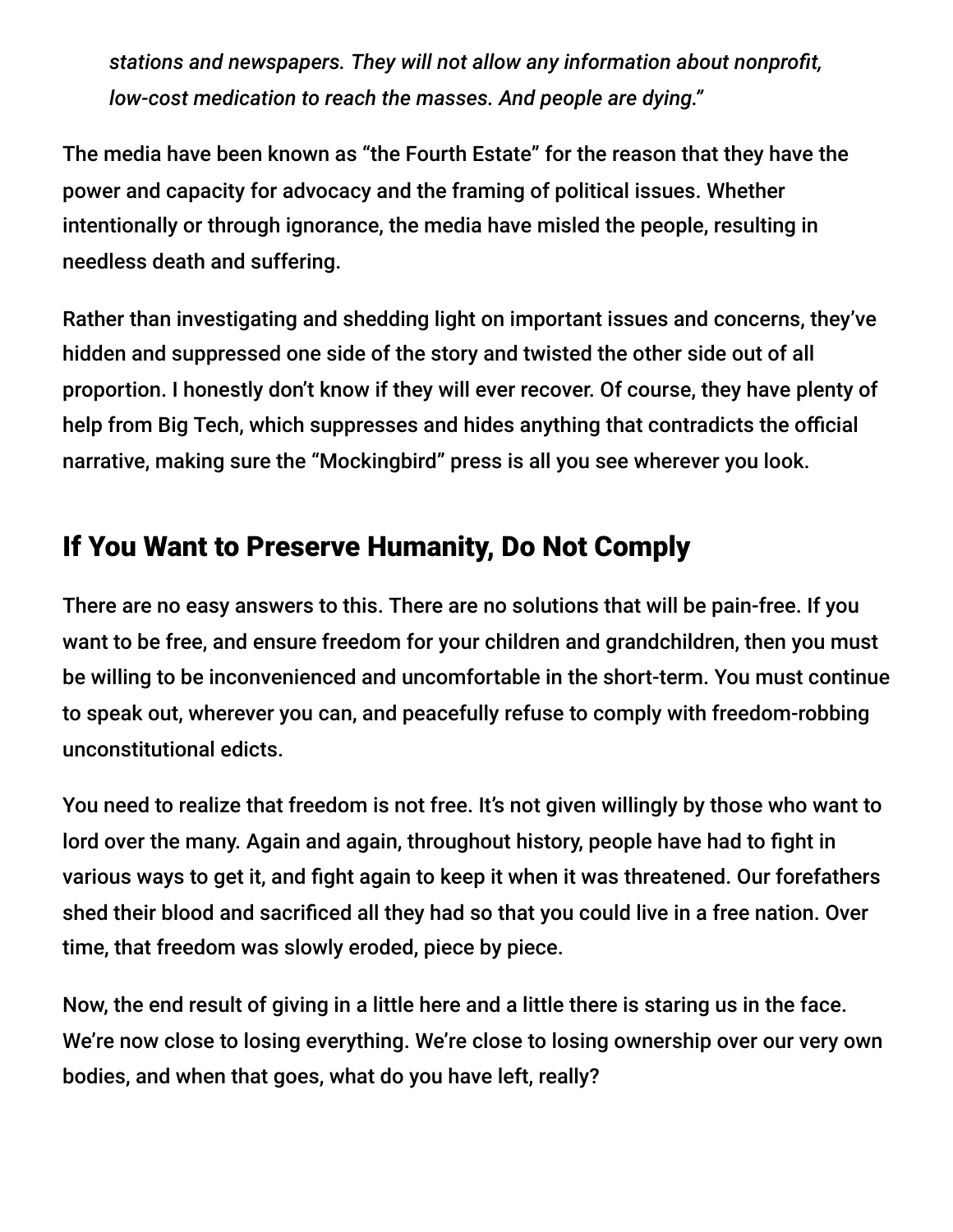# **<sup>66</sup>** It's not even a question of whether the COVID jabs<br>are safe or dangerous. The idea that you'd have to get **are safe or dangerous. The idea that you'd have to get a medical intervention in order to "earn" the right to buy milk or watch a movie is anti-human at its core."**

Historically, a slave was someone who did not have the right to refuse a demand by his or her master. They had no bodily autonomy. Their body belonged to their master. Without bodily autonomy, we will all be slaves, whether we can identify our master or not. Like slaves of old, we're also close to losing the right to our own children. What then?

We're losing the right to work, get an education, the right to buy food even, or obtain basic medical care. What kind of life is this? Is this the kind of world you want to leave for your children?

It's not even a question of whether the COVID jabs are safe or dangerous. It doesn't matter. Even if they were safe for everyone (and they're not), the idea that you'd have to get a medical intervention  $-$  ANY medical intervention  $-$  in order to "earn" the right to buy milk or watch a movie is simply revolting.

It's anti-human at its core. So, if you deem yourself human at all, you have an obligation to act accordingly, and to resist, denounce and refuse to comply with attempts to strip us of our humanity.

#### **Sources and References**

- <sup>1, 4, 7, 12</sup> [The Defender January 26, 2022](https://childrenshealthdefense.org/defender/mandates-freedom-rally-dc-constitutional-rights/?utm_source=salsa&eType=EmailBlastContent&eId=edb56e28-2118-4a42-9471-0c0f7aa41062)
- <sup>2</sup> [YouTube Fox News January 24, 2022](https://www.youtube.com/watch?v=EwLXOR1SaKA)
- <sup>3</sup> [Defeatthemandatesdc.com](https://defeatthemandatesdc.com/)
- <sup>5</sup> [Epoch Times January 23, 2022](https://www.theepochtimes.com/defeat-the-mandates-thousands-protest-in-washington-dc-against-vaccine-requirements_4230872.html)
- <sup>6</sup> [Defeat the Mandates Featured Speakers](https://defeatthemandatesdc.com/speakers/)
- <sup>8</sup> [Yahoo! News January 23, 2022](https://finance.yahoo.com/news/washington-dc-apos-defeat-mandates-210250556.html)
- <sup>9</sup> [Washington Post February 26, 2021](https://www.washingtonpost.com/opinions/anti-vaccine-extremism-is-akin-to-domestic-terrorism/2021/02/26/736aee22-787e-11eb-8115-9ad5e9c02117_story.html)
- <sup>10</sup> [ABC News January 11, 2022](https://abcnews.go.com/Politics/wireStory/justice-dept-creating-unit-focused-domestic-terrorism-82199259)